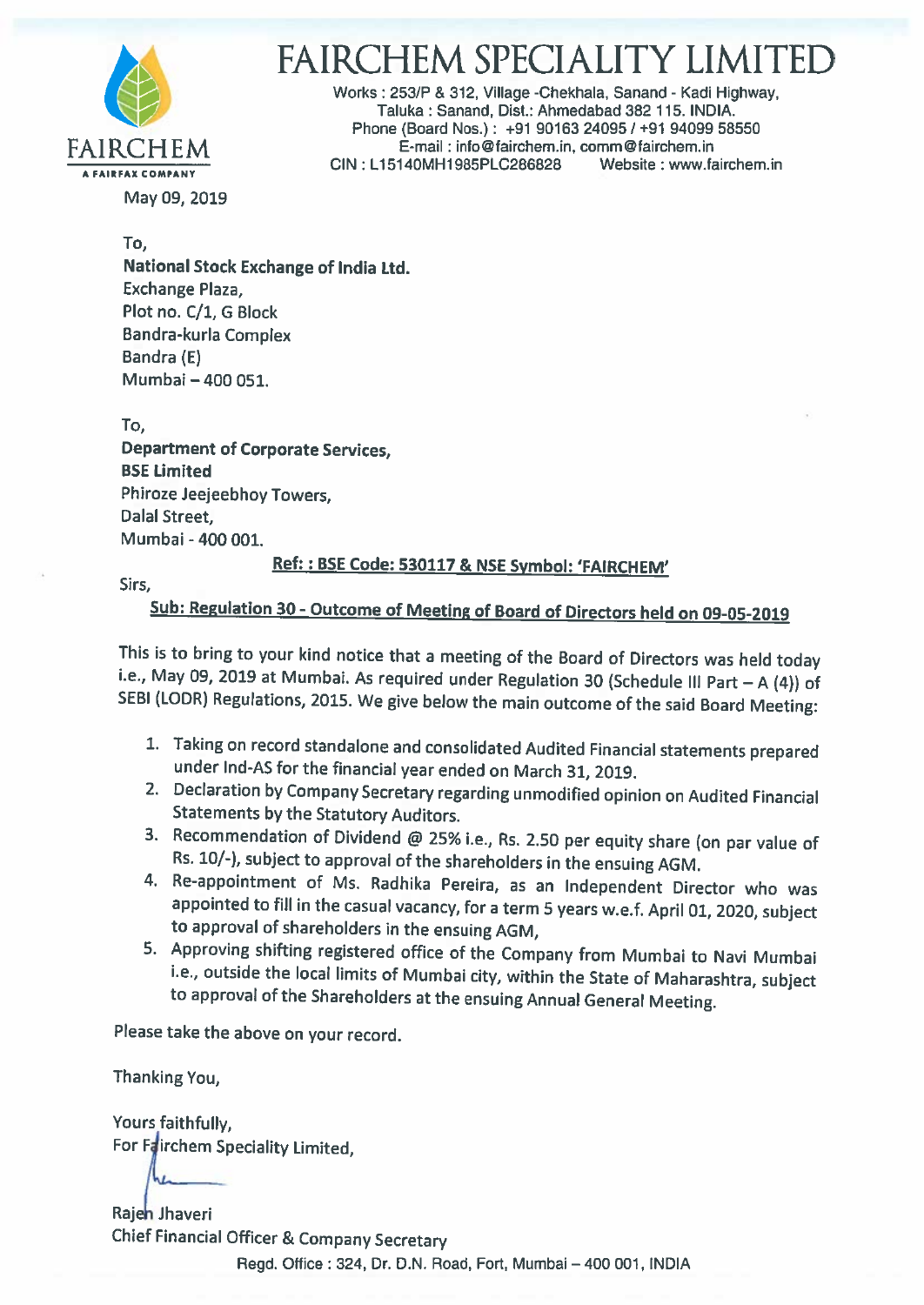

Works & Office: 253/P & 312, Village Chekhala, Sanand - Kadi Highway, Taluka Sanand, 01st. Ahmedabad - 382 115, Gujant, INDIA

Ph.: +91 90163 24095, +91 94099 58550, Email Id: cs@fairchem.in; lnfo@falrchem.in; Website: wwwsairchem.in

#### UN: L15140MH1985PLC286828

#### STATEMENT OF STANDALONE FINANCIAL RESULTS FOR ThE QUARTER AND YEAR ENDED 31ST MARCH, 2019

|              | (Rs. In Lakhs)                                                     |                |                      |                   |           |                         |  |
|--------------|--------------------------------------------------------------------|----------------|----------------------|-------------------|-----------|-------------------------|--|
|              |                                                                    |                | <b>Quarter ended</b> | <b>Year ended</b> |           |                         |  |
|              |                                                                    | 31-Mar-2019    | 31-Dec-2018          | 31-Mar-2018       |           | 31-Mar-2019 31-Mar-2018 |  |
|              |                                                                    | (Unaudited)    | (Unaudited)          | (Unaudited)       | (Audited) | (Audited)               |  |
|              |                                                                    | (Refer note 3) |                      | (Refer note 3)    |           |                         |  |
| $\mathbf{I}$ | Income                                                             |                |                      |                   |           |                         |  |
|              | Revenue from Operations                                            | 5,906.51       | 7,428.10             | 6,011.45          | 24,987.09 | 24,283.77               |  |
| $_{\rm II}$  | Other Income (Refer note 5)                                        | 0.97           | 3.29                 | 18.84             | 435.16    | 270.35                  |  |
| Ш            | Total Income $(I + II)$                                            | 5,907.48       | 7,431.39             | 6,030.29          | 25,422.25 | 24,554.12               |  |
| IV           | <b>Expenses</b>                                                    |                |                      |                   |           |                         |  |
|              | Cost of materials consumed                                         | 4,440.75       | 4,966.97             | 3,932.61          | 17,381.47 | 15,857.14               |  |
|              | Purchase of Stock-in-Trade                                         | 15.08          |                      |                   | 15.08     |                         |  |
|              | Changes in Inventories of Finished Goods and Work-in-Progress      | (592.13)       | (79.13)              | 56.59             | (668.92)  | 6.94                    |  |
|              | <b>Excise Duty</b>                                                 | $\omega$       |                      |                   |           | 650.87                  |  |
|              | Employee benefits expense                                          | 381.46         | 368.83               | 326.01            | 1.517.38  | 1,297.05                |  |
|              | Finance costs                                                      | 141.03         | 145.53               | 162.71            | 573.49    | 575.57                  |  |
|              | Power and Fuel                                                     | 432.74         | 509.35               | 386.38            | 1,744.07  | 1,605.31                |  |
|              | Depreciation and Amortisation expenses                             | 142.86         | 142.64               | 144.29            | 544.59    | 494.91                  |  |
|              | <b>Other Expenses</b>                                              | 481.87         | 414.52               | 450.99            | 1,593.08  | 1,484.34                |  |
|              | <b>Total expenses</b>                                              | 5,443.66       | 6,468.71             | 5.459.58          | 22,500.24 | 21,972.13               |  |
| v            | <b>Profit Before Tax (III - IV)</b>                                | 463.82         | 962.68               | 570.71            | 2,922.01  | 2,581.99                |  |
| VI           | <b>Tax expense</b>                                                 |                |                      |                   |           |                         |  |
|              | Current Tax                                                        | 68.65          | 256.85               | 83.68             | 586.93    | 573.23                  |  |
|              | Deferred Tax                                                       | 79.42          | 36.82                | (72.29)           | 183.32    | 69.07                   |  |
| VII          | Profit for the period after tax (V - VI)                           | 315.75         | 669.01               | 559.32            | 2,151.76  | 1,939.69                |  |
| VIII         | Other Comprehensive Income (OCI)                                   | (6.98)         | (7,77)               | 37.08             | (20.92)   | (0.58)                  |  |
| IX           | <b>Total Comprehensive Income (VII + VIII)</b>                     | 308.77         | 661.24               | 596.40            | 2,130.84  | 1,939.11                |  |
| $\mathsf{x}$ | Paid -up Equity Share Capital (Face Value of Rs. 10/- each)        | 3,906,27       | 3.906.27             | 3,760.98          | 3,906 27  | 3,760.98                |  |
| XI           | Earning Per Share (EPS) of Rs. 10/- each (Not annualised) (In Rs.) |                |                      |                   |           |                         |  |
|              | Basic                                                              | 0.81           | 1.71                 | 1.43              | 5.51      | 4.97                    |  |
|              | Diluted                                                            | 0.81           | 1.71                 | 1.43              | 5.51      | 4.97                    |  |

For and on behalf of the Board of Directors, For Fairchem Speciality Limited,

Place : Mumbai Nahoosh Jadwala Mahesh Babani Date : May 9, <sup>2019</sup> Manaoing Director Managing Director

For Fairchem Speciality Limited

Nahoosh Jariwala Managing Director

For Fairchem Speciality Limited Mahesh Babani

**Managing Director** 

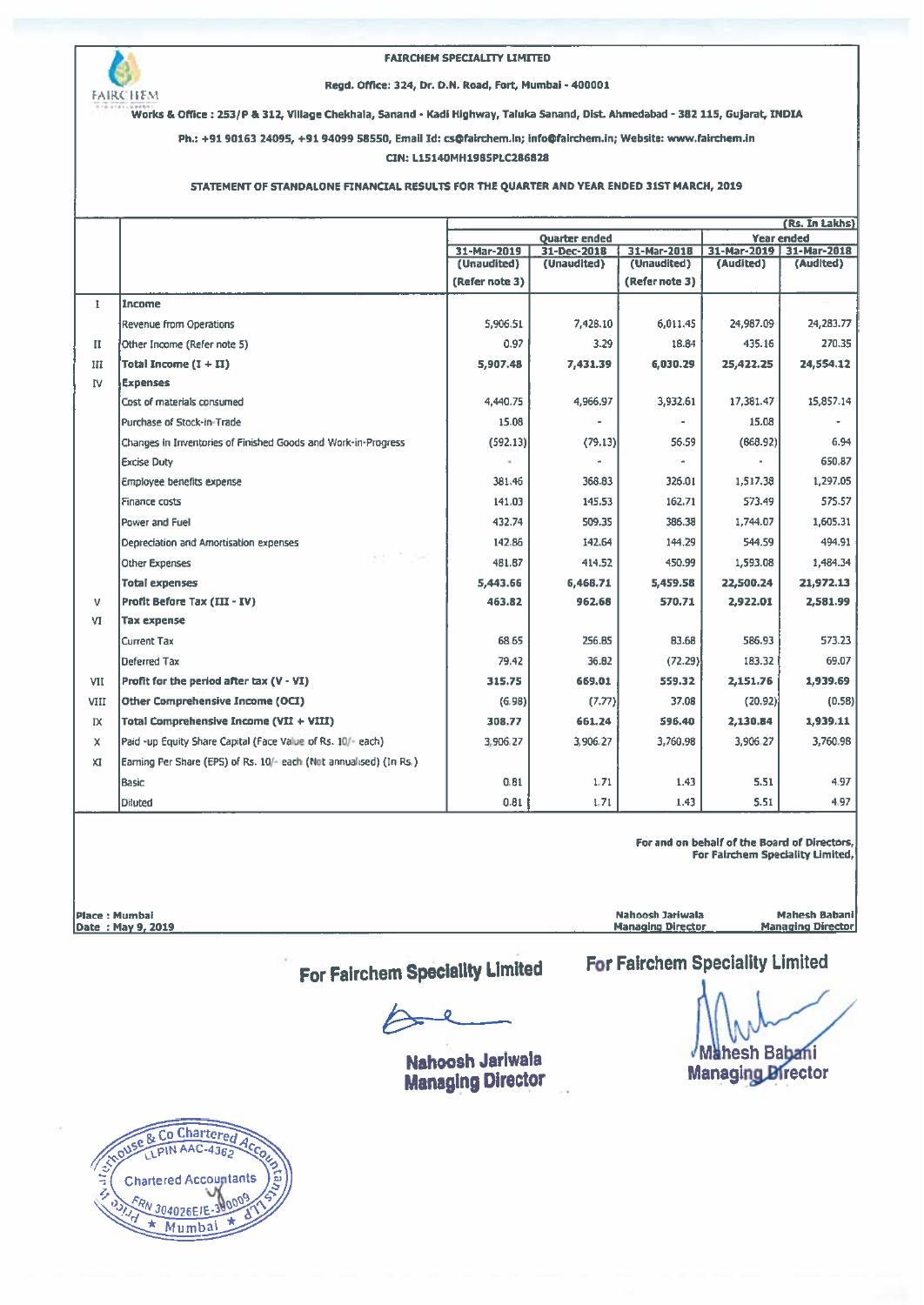|                                                                                                                                                                                                                                                         | <b>FAIRCHEM SPECIALITY LIMITED</b>                                                         |                                  |                          |  |
|---------------------------------------------------------------------------------------------------------------------------------------------------------------------------------------------------------------------------------------------------------|--------------------------------------------------------------------------------------------|----------------------------------|--------------------------|--|
| <b>FAIRCHEM</b>                                                                                                                                                                                                                                         | Regd. Office: 324, Dr. D.N. Road, Fort, Mumbai - 400001                                    |                                  |                          |  |
| Works & Office: 253/P & 312, Village Chekhala, Sanand - Kadi Highway, Taluka Sanand, Dist. Ahmedabad - 382 115, Gujarat,<br><b>INDIA</b><br>Ph.: +91 90163 24095, +91 94099 58550, Email Id: cs@fairchem.in; info@fairchem.in; Website: www.fairchem.in |                                                                                            |                                  |                          |  |
|                                                                                                                                                                                                                                                         |                                                                                            |                                  |                          |  |
|                                                                                                                                                                                                                                                         |                                                                                            | (Rs. in Lakhs)                   |                          |  |
|                                                                                                                                                                                                                                                         |                                                                                            | As At                            |                          |  |
|                                                                                                                                                                                                                                                         |                                                                                            | 31-Mar-2019<br>(Audited)         | 31-Mar-2018<br>(Audited) |  |
| A                                                                                                                                                                                                                                                       | <b>Assets</b>                                                                              |                                  |                          |  |
| $\mathbf{1}$                                                                                                                                                                                                                                            | <b>Non-Current Assets</b>                                                                  |                                  |                          |  |
|                                                                                                                                                                                                                                                         | (a) Property, Plant and Equipment                                                          | 11,524.25                        | 10,154.68                |  |
|                                                                                                                                                                                                                                                         | (b) Capital work-in-progress                                                               | 87.91                            | 338.13                   |  |
|                                                                                                                                                                                                                                                         | (c) Financial Assets<br>(i) Investments                                                    | 2.00                             | 1.00                     |  |
|                                                                                                                                                                                                                                                         | (ii) Loans                                                                                 | 1.51                             | 21.85                    |  |
|                                                                                                                                                                                                                                                         | (iii) Other Financial Assets                                                               | 13.78                            | 13.14                    |  |
|                                                                                                                                                                                                                                                         | (d) Non-Current Tax Assets (Net)                                                           | 59.55                            | 157.23                   |  |
|                                                                                                                                                                                                                                                         | (e) Other Non-Current Assets                                                               | 125.67                           | 147.87                   |  |
|                                                                                                                                                                                                                                                         |                                                                                            | 11,814.67                        | 10,833.90                |  |
|                                                                                                                                                                                                                                                         |                                                                                            |                                  |                          |  |
| $\mathbf{z}$                                                                                                                                                                                                                                            | <b>Current Assets</b>                                                                      |                                  |                          |  |
|                                                                                                                                                                                                                                                         | (a) Inventories<br>(b) Financial Assets                                                    | 3,400.62                         | 3,042.72                 |  |
|                                                                                                                                                                                                                                                         | (i) Trade Receivables                                                                      | 3,213.13                         | 3,202.63                 |  |
|                                                                                                                                                                                                                                                         | (ii) Cash and cash equivalents                                                             | 1.64                             | 2.01                     |  |
|                                                                                                                                                                                                                                                         | (iii) Bank balances other than (ii) above                                                  | 16.53                            | 38.00                    |  |
|                                                                                                                                                                                                                                                         | (iv) Loans                                                                                 | 0.74                             | 0.47                     |  |
|                                                                                                                                                                                                                                                         | (v) Other Financial Assets                                                                 | 92.32                            | 285.06                   |  |
|                                                                                                                                                                                                                                                         | (c) Other Current Assets                                                                   | 233.41                           | 240.84                   |  |
|                                                                                                                                                                                                                                                         | <b>Total Assets</b>                                                                        | 6,958.39                         | 6,811.73                 |  |
| B                                                                                                                                                                                                                                                       | <b>Equity And Liabilities</b>                                                              | 18,773.06                        | 17,645.63                |  |
|                                                                                                                                                                                                                                                         | <b>Equity</b>                                                                              |                                  |                          |  |
| (a)                                                                                                                                                                                                                                                     | <b>Equity Share Capital</b>                                                                | 3,906.27                         | 3,760.98                 |  |
| (b)                                                                                                                                                                                                                                                     | Instruments entirely equity in nature                                                      |                                  | 145.29                   |  |
| (c)                                                                                                                                                                                                                                                     | <b>Other Equity</b>                                                                        | 6,355.32                         | 4,827.51                 |  |
|                                                                                                                                                                                                                                                         |                                                                                            | 10,261.59                        | 8,733.78                 |  |
| 1                                                                                                                                                                                                                                                       | <b>Liabilities</b><br><b>Non-Current Liabilities</b>                                       |                                  |                          |  |
| (a)                                                                                                                                                                                                                                                     | <b>Financial Liabilities</b>                                                               |                                  |                          |  |
|                                                                                                                                                                                                                                                         | (i) Borrowings                                                                             | 829.14                           | 1,635.06                 |  |
| (b)                                                                                                                                                                                                                                                     | Provisions                                                                                 | 89.54                            | 61.95                    |  |
| $\left( c\right)$                                                                                                                                                                                                                                       | Deferred Tax Llabilities (Net)                                                             | 1,215.74                         | 1,041.02                 |  |
|                                                                                                                                                                                                                                                         |                                                                                            | 2,134.42                         | 2,738.03                 |  |
| $\overline{\mathbf{z}}$                                                                                                                                                                                                                                 | <b>Current Liabilities</b>                                                                 |                                  |                          |  |
| (a)                                                                                                                                                                                                                                                     | <b>Financial Llabilities</b><br>(i) Borrowings                                             | 4,049.00                         | 3,877.47                 |  |
|                                                                                                                                                                                                                                                         | (ii) Trade Payables                                                                        |                                  |                          |  |
|                                                                                                                                                                                                                                                         | (a) Total outstanding dues of micro enterprises and small                                  |                                  |                          |  |
|                                                                                                                                                                                                                                                         | enterprises                                                                                | 57.74                            | 37.11                    |  |
|                                                                                                                                                                                                                                                         | (b) Total outstanding dues of creditors other than micro                                   | 942.23                           | 702.83                   |  |
|                                                                                                                                                                                                                                                         | enterprises and small enterprises<br>(iii) Other financial liabilities                     | 1,123.80                         | 1,419.03                 |  |
| (b)                                                                                                                                                                                                                                                     | Other current liabilities                                                                  | 83.19                            | 73.54                    |  |
| $\left( c\right)$                                                                                                                                                                                                                                       | Provisions                                                                                 | 57.50                            | 25.26                    |  |
| (d)                                                                                                                                                                                                                                                     | <b>Current Tax Liabilities (Net)</b>                                                       | 63.59                            | 38.58                    |  |
|                                                                                                                                                                                                                                                         |                                                                                            | 6,377.05                         | 6,173.82                 |  |
|                                                                                                                                                                                                                                                         | <b>Total Equity and Liabilities</b>                                                        | 18,773.06                        | 17,645.63                |  |
| NOUSE & Co Chartered Account                                                                                                                                                                                                                            | <b>Eor Fairchem Speciality Limited</b><br>For Fairchem Snaciality, Limitader of Directors, | For Fairchem Speciality Limited, |                          |  |
| <b>Accountants</b>                                                                                                                                                                                                                                      | õ<br>Nahoosh Jariwala<br><b>Nahoosh</b>                                                    |                                  | <b>Mahesh Babani</b>     |  |
|                                                                                                                                                                                                                                                         | <b>Managing Director</b><br><b>Tay 9, 2019</b><br>Managin                                  | iban                             | Managing Director        |  |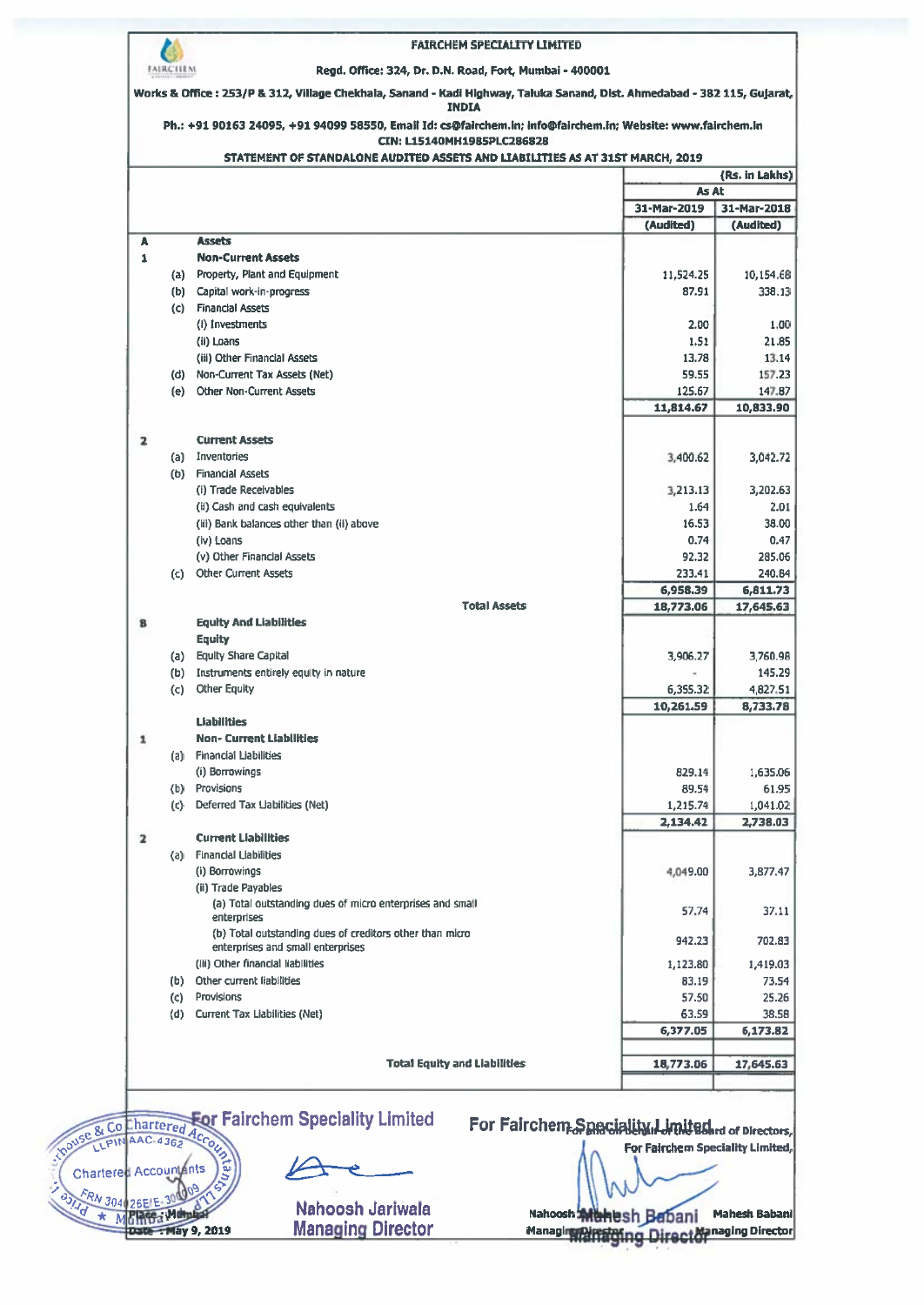#### Notes:

- 1. The Company has opted to publish Standalone as well as Consolidated Financial Results. The above standalone unaudited financial results as reviewed by Audit Committee were taken on record by the Board of Directors at their meeting held on 9<sup>th</sup> May, 2019. The Statutory Auditors have performed audit of Company's standalone financial results far the year ended March 31, 2019.
- 2. The Company has adopted md AS 115 'Revenue from Contracts with Customers' w,e.f. April 1, 2018. The adoption of this standard does not have any material impact to the standalone financial results of the Company.
- 3. The figures of the quarter ended March 31, 2019 are the balancing figures between audited figures in respec<sup>t</sup> of the full period of twelve months ending as at March 31, 2019 and the unaudited published year to date figures up to December 31, 2018, being the date of the end of the third quarter of the financial year.
- 4. The Board of Directors has recommended dividend on equity shares @ Rs. 2. 5 per share i.e. 2.5% for the year ended March 31, 2019.
- 5. Other Income for the year ended March 31, 2019 and March 31, 2018 includes dividend on equity shares received from Privi Organics India Ltd., <sup>a</sup> wholly owned subsidiary of the company, of Rs. 375.00 Lakhs and Rs. 250.00 lakhs respectively;
- 6. The Company is engaged in the business of manufacturing of speciality chemicals viz. Oleo Chemicals and Intermediate Neutraceuticals. As such the company's business falls within <sup>a</sup> single business segmen<sup>t</sup> of Speciality Chemicals, in context of md AS 108 - Operating Segments.
- 7. The figures for the previous period have been regrouped/ recast, wherever necessary, to make them comparable with the figures for the current period.
- 8. Investors can view the unaudited financial results of the company for the quarter and year ended 31st March, 2019 on the company's website www.fairchem.in or on the website of the BSE www.bseindia.com or on the website of NSE www.nseindia.com.

For and on behalf of the Board of Directors, For, Fairchem Speciality Limited,

Place: Mumbai Date: May 09, 2019 Nahoosh Jariwala Managing Director

Mahesh Babani Managing Director

### For Fairchem Speciality Limited

For Fairchem Speciality Limited

Nahoosh Jariwala Managing Director

ahesh Babani Managing-Director

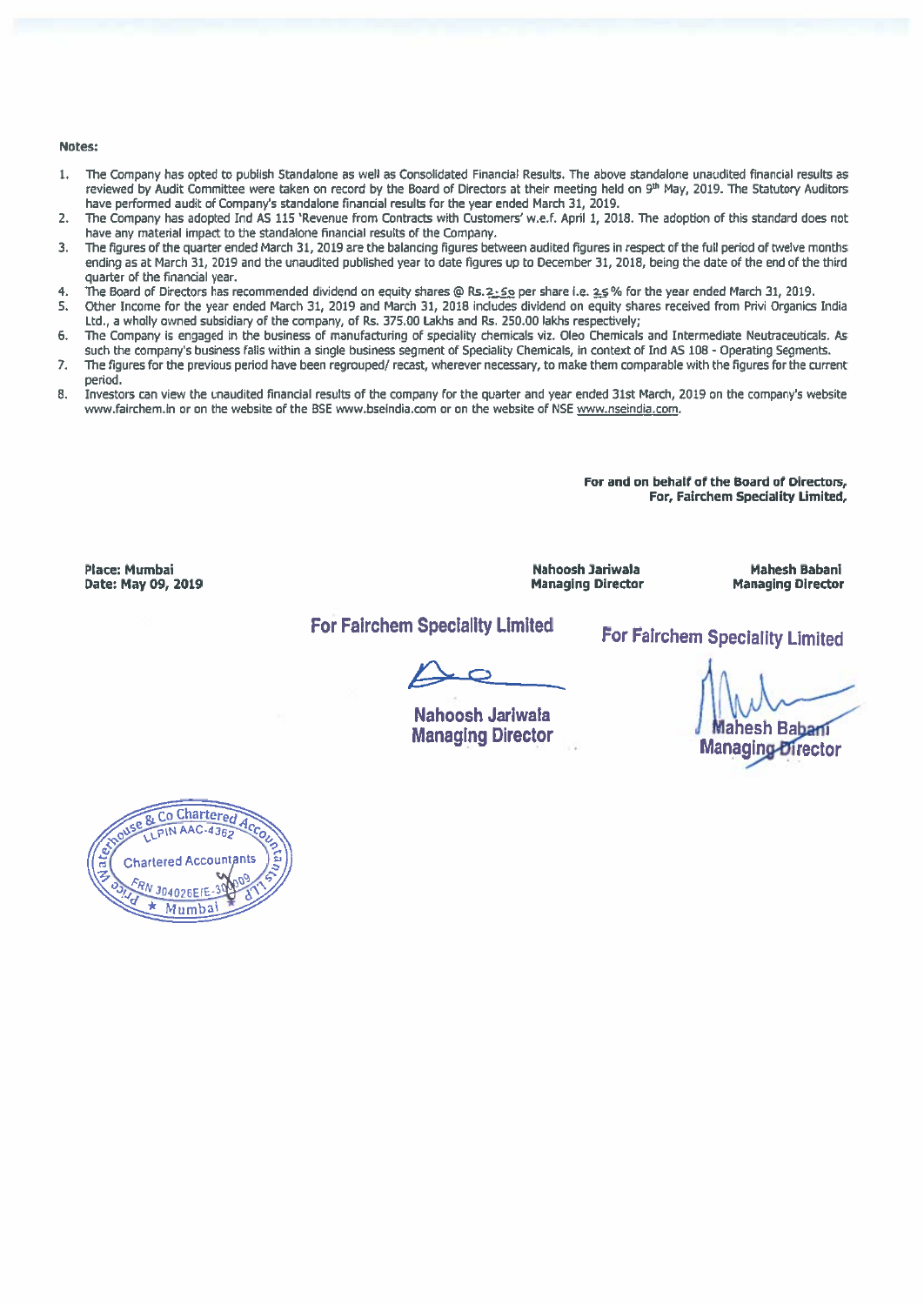The Board of Directors Fairchem Speciality Limited 324, Dr. D.N. Road, Fort, Mumbai -400001

#### Independent Auditor's Report on the Statement of standalone financial results

1. We have audited the accompanying Statement containing the annual audited standalone financial results of Fairchem Speciality Limited (the "Company") for the year ended March 31, 2019 together with the notes thereon (hereinafter referred to as the "Statement"), which we have initialled under reference to this report.

#### Management's Responsibility for the standalone financial results

2. Management is responsible for the preparation of the accompanying Statement. The Management is also responsible for the preparation of the annual statutory standalone md AS financial statements in accordance with the Accounting Standards specified under Section <sup>133</sup> of the Companies Act, <sup>2013</sup> (the "Accounting principles generally accepted in India"), basis which the above Statement containing the annual audited standalone financial results has been prepared. The responsibility includes the design, implementation and maintenance of internal control relevant to the preparation of the Statement that is free from material misstatement, whether due to fraud or error.

#### Auditors' Responsibility

- 3. Our responsibility is to express an opinion on the Statement based on our audit. We conducted our audit in accordance with the Standards on Auditing specified under Section 143(10) of the Companies Act, <sup>2013</sup> ("the Act") and other applicable authoritative pronouncements issued by the Institute of Chartered Accountants of India. Those Standards require that we comply with ethical requirements and plan and perform the audit to obtain reasonable assurance about whether the financial statements are free from material misstatement.
- 4. An audit involves performing procedures to obtain audit evidence about the amounts and disclosures in the Statement. The procedures selected depend on the auditors' judgment, including the assessment of the risks of material misstatement of the Statement, whether due to fraud or error. In making those risk assessments, the auditors consider internal control relevant to the entity's preparation and fair presentation of the Statement in order to design audit procedures that are appropriate in the circumstances. An audit also includes evaluating the appropriateness of accounting policies used and the reasonableness of accounting estimates made by Management, as well as evaluating the overall presentation of the Statement.
- 5. We believe that the audit evidence we have obtained is sufficient and appropriate to provide <sup>a</sup> basis for our audit opinion.



Price Waterhouse & Co Chartered Accountants LLP, 252, Veer Savarkar Marg, Shivaji Park, Dadar (West) Mumbai - 400 028

T: +91 (22) 66691500, F: +91 (22) 66547804 / <sup>07</sup>

Registered office and Head office: Plot No. Y-14, Block ER Sector V. Salt Lake Electronic Complex, Bidhsn Nagar. Kolksla 700 091

Price Waterhouse & Co. (a Partnership Firm) convened Into Price Waterhouse & Co Chartered Accountants LLP (a Limited Liability Partnership with LLP identity no: LLPIN A4C4362l with effect from July 7, 2014. Post its conversion to Price Wsterhouse & Co Chsdered Accountants LLR its ICAI registration number is 304026E/E-300009 (ICAI registration number before conversion was 304026E)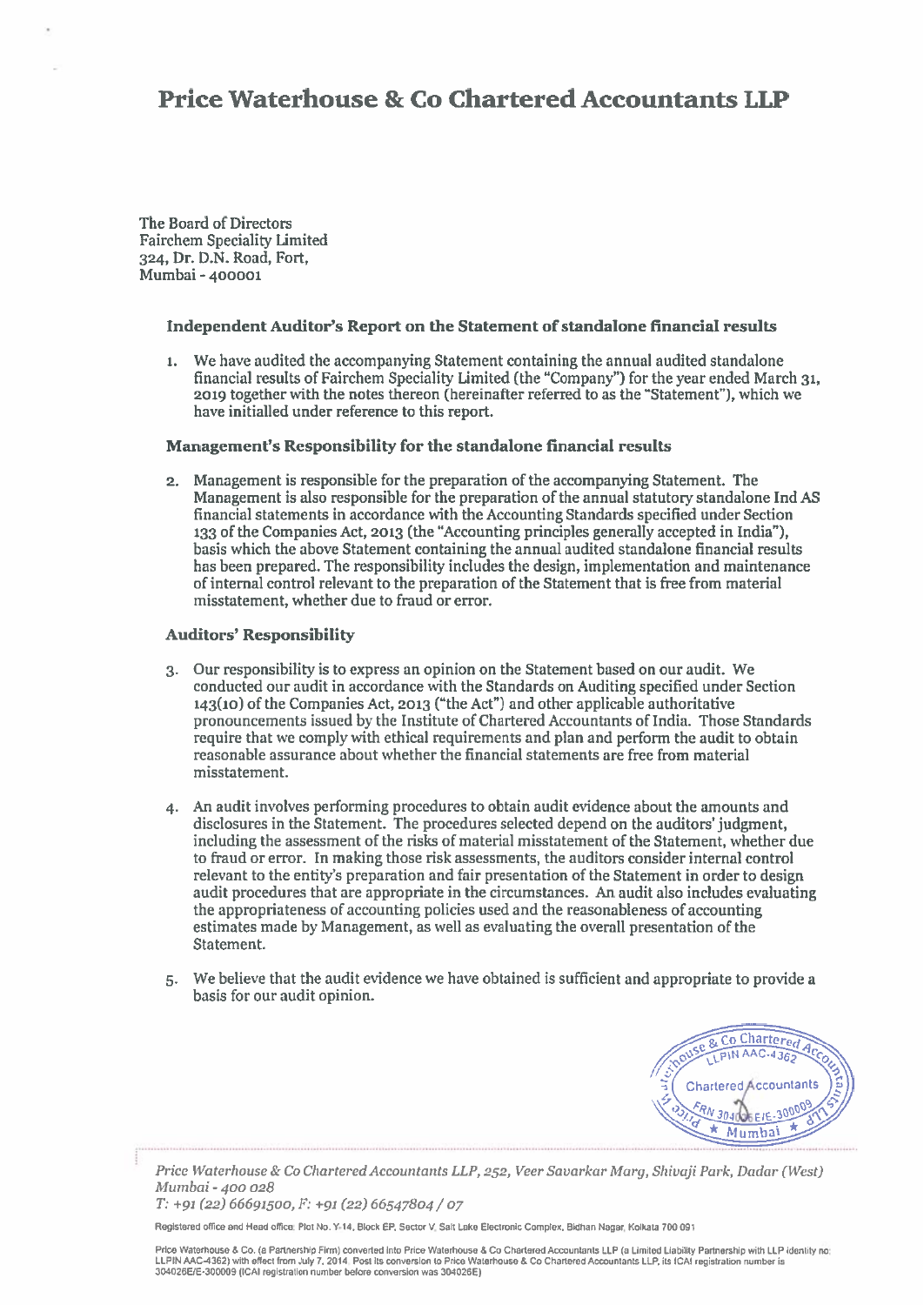#### Opinion

- 6. In our opinion and to the best of our information and according to the explanations given to us:
	- i. the Statement, together with the notes thereon are presented in the format prescribed under Regulation 33 of the SEBI (Listing Obligations and Disclosure Requirements) Regulations, <sup>2015</sup> in this regard; and
	- ii. the annual audited standalone financial results for the year ended March 31, <sup>2019</sup> as set out in the Statement gives <sup>a</sup> true and fair view of the total comprehensive income (comprising of profit and other comprehensive income), and other financial information of the Company for the year ended March 31, <sup>2019</sup> in accordance with the accounting principles generally accepted in India.

#### Emphasis of Matter

7. We draw your attention to Note 3 of the Statement regarding the figures for the quarter ended March 31, 2019, which are the balancing figures between audited figures in respect of the full financial year and the published year-to-date figures upto the third quarter of the current financial year. Our opinion is not modified in respec<sup>t</sup> of this matter.

#### Other Matter

8. The Statement dealt with by this repor<sup>t</sup> has been prepare<sup>d</sup> for the express purpose of filing with Stock Exchanges. This Statement is based on and should be read with the audited standalone Ind AS financial statements of the Company for the year ended March 31, <sup>2019</sup> on which we issued an unmodified audit opinion vide our repor<sup>t</sup> dated May 9, 2019.

#### Restriction on Use

9. This repor<sup>t</sup> is addressed to the Board of Directors of the Company and has been prepared for and only for the purposes set out in paragrap<sup>h</sup> <sup>8</sup> above. This repor<sup>t</sup> should not be otherwise used by any other party for any other purpose.

> For Price Waterhouse and Co Chartered Accountants LLP Firm Registration No: 304026E/ E-300009 Chartered Accountants

Privansku Gundana Partner Membership Number: 109553

Place: Mumbai Date: May 9, <sup>2019</sup>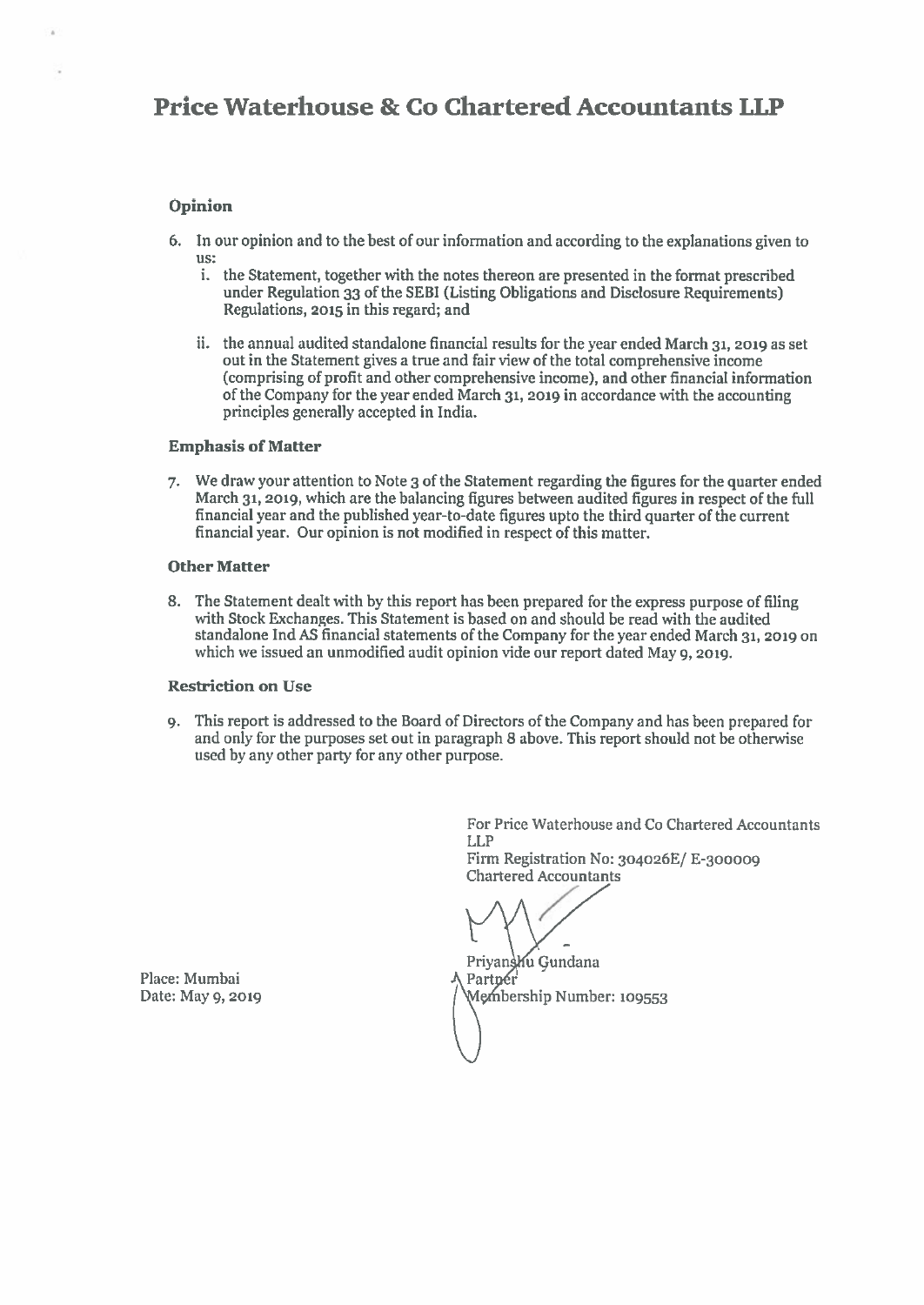

#### FAIRCHEM SPECIALITY LIMITED

Regd. Office: 324, Dr. D.N. Road, Fort, Mumbai - 400001

works & Office : 253/P & 312, Village Chekhala, Sanand - Kadi Highway, Taluka Sanand, Dist. Ahmedabad - 382 115, Gujarat, INDIA

Ph.: +91 90163 24095, +91 94099 58550, Email Id: cs@fairchem.in; info@fairchem.in; Website: www.fairchem.in

#### CIN: L15140MH1985PLC286828

#### STATEMENT OF CONSOLIDATED FINANCIAL RESULTS FOR THE QUARTER AND YEAR ENDED 31ST MARCH, 2019

|              |                                                                    | (Rs. In Lakhs)                            |                            |                            |                          |                          |
|--------------|--------------------------------------------------------------------|-------------------------------------------|----------------------------|----------------------------|--------------------------|--------------------------|
|              |                                                                    | <b>Year ended</b><br><b>Quarter ended</b> |                            |                            |                          |                          |
|              |                                                                    | 31-Mar-2019<br>(Unaudited)                | 31-Dec-2018<br>(Unaudited) | 31-Mar-2018<br>(Unaudited) | 31-Mar-2019<br>(Audited) | 31-Mar-2018<br>(Audited) |
|              |                                                                    | (Refer note 3)                            |                            | (Refer note 3)             |                          | (Refer note 8)           |
| $\mathbf{I}$ | Income                                                             |                                           |                            |                            |                          |                          |
|              | <b>Revenue from Operations</b>                                     | 44,154.96                                 | 37,822.98                  | 31.542.60                  | 134, 104. 13             | 103,950.78               |
| $_{\rm II}$  | Other Income                                                       | 430.47                                    | 15.55                      | 404.65                     | 570.08                   | 1,600.46                 |
| III          | Total Income $(1 + II)$                                            | 44,585.43                                 | 37,838.53                  | 31,947.25                  | 134,674.21               | 105,551.24               |
| IV           | <b>Expenses</b>                                                    |                                           |                            |                            |                          |                          |
|              | Cost of materials consumed                                         | 26,606.19                                 | 26,916.97                  | 17,951.79                  | 92,468.34                | 63,323.71                |
|              | Purchase of Stock-in-Trade                                         | 15.08                                     |                            |                            | 15.08                    |                          |
|              | Changes in Inventories of Finished Goods and Work-In-Progress      | (1,866.88)                                | (1,924,16)                 | 1,636.97                   | (9,795.16)               | 2,934.15                 |
|              | <b>Excise Duty</b>                                                 |                                           |                            |                            |                          | 1,520.70                 |
|              | Employee benefits expense                                          | 2.214.72                                  | 1.677.82                   | 1,552.36                   | 7,127.04                 | 5,680.87                 |
|              | <b>Finance costs</b>                                               | 1,016.57                                  | 737.66                     | 596.96                     | 2,901.46                 | 2,393.99                 |
|              | Power and Fuel                                                     | 1,946.10                                  | 1.936.42                   | 1,878.82                   | 7,058.47                 | 6,964.38                 |
|              | Depreciation and Amortisation expenses                             | 1,203.42                                  | 1,186.82                   | 1,201.63                   | 4,685.40                 | 4,330.90                 |
|              | <b>Other Expenses</b>                                              | 6.408.91                                  | 2,934.03                   | 3,370.50                   | 15,962.38                | 10,506.94                |
|              | Total expenses                                                     | 37,544.11                                 | 33,465.56                  | 28,189.03                  | 120,423.01               | 97.655.64                |
| v            | Profit before exceptional item and tax (III - IV)                  | 7,041.32                                  | 4,372.97                   | 3,758.22                   | 14,251.20                | 7,895.60                 |
| ٧I           | Exceptional Income / (Expenses) (Refer Note 7)                     | 1,958.91                                  | 6,134.90                   |                            | 904.78                   |                          |
| VII          | Profit before tax $(V + VI)$                                       | 9,000.23                                  | 10,507.87                  | 3,758.22                   | 15,155.98                | 7.895.60                 |
| VIII         | <b>Tax expense</b>                                                 |                                           |                            |                            |                          |                          |
|              | <b>Current Tax</b>                                                 | 3,230.03                                  | 1.419.93                   | 820.33                     | 5,029.49                 | 1,907.04                 |
|              | Deferred Tax                                                       | 485.28                                    | 2.047.24                   | 264.03                     | 685.99                   | 653.39                   |
|              | Tax adjustment of earlier year                                     | 2.92                                      | 13.21                      |                            | 16.13                    |                          |
| IX.          | Profit for the period after tax (VII - VIII)                       | 5,282.01                                  | 7,027.49                   | 2,673.86                   | 9,424.37                 | 5,335.17                 |
| x            | Other Comprehensive Income (OCI)                                   | (19.93)                                   | (87.91)                    | 45.06                      | (16.02)                  | 3.74                     |
| XI           | Total Comprehensive Income $(IX + X)$                              | 5,262.07                                  | 6,939.58                   | 2,718.92                   | 9,408.35                 | 5,338.91                 |
| XII          | Paid -up Equity Share Capital (Face Value of Rs. 10/- each)        | 3,906.27                                  | 3,906.27                   | 3,760.98                   | 3,906.27                 | 3,760.98                 |
| XIII         | Earning Per Share (EPS) of Rs. 10/- each (Not annualised) (In Rs.) |                                           |                            |                            |                          |                          |
|              | <b>Basic</b>                                                       | 13.52                                     | 17.99                      | 6.85                       | 24.13                    | 13.66                    |
|              | <b>Diluted</b>                                                     | 13.52                                     | 17.99                      | 6.85                       | 24.13                    | 13.66                    |

For and on behalf of the Board of Directors, For Fairchem SpecialIty Limited,

Place : Mumbal Nahoosh Jariwaia Mahesh Babanl

Date : May 9, 2019 **Managing Director** Managing Director Managing Director Managing Director

For Fairchem Speciality Limited



Nahoosh Jariwala Managing Director For Fairchem Speciality Limited

h Babani **Managing Director**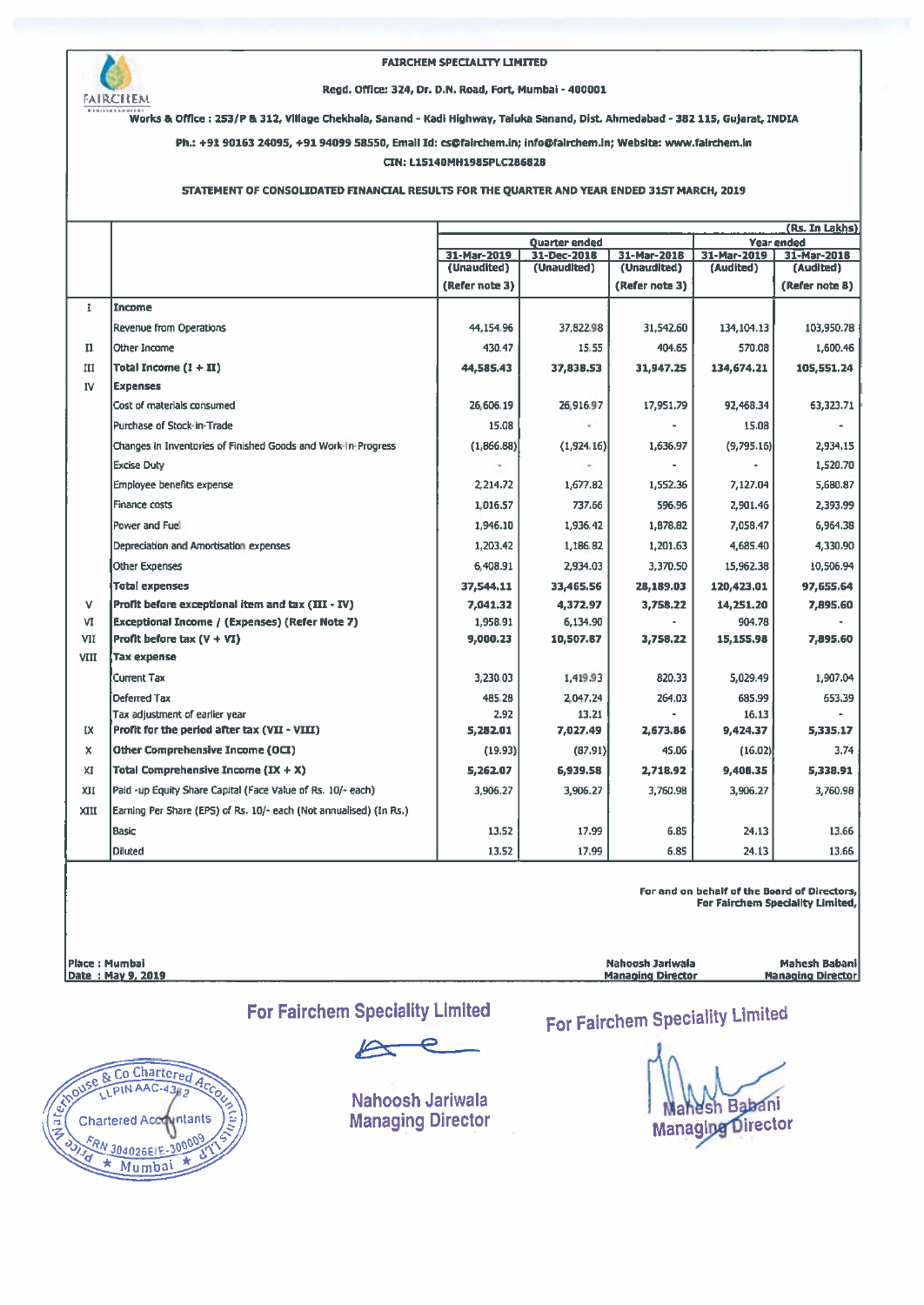|                     | CIN: L15140MH1985PLC286828<br>STATEMENT OF CONSOLIDATED AUDITED ASSETS AND LIABILITIES AS AT 31ST MARCH, 2019 |                                  |                             |
|---------------------|---------------------------------------------------------------------------------------------------------------|----------------------------------|-----------------------------|
|                     |                                                                                                               |                                  | (Rs. in Lakhs)              |
|                     |                                                                                                               | <b>As At</b>                     |                             |
|                     |                                                                                                               | 31-Mar-2019                      | 31-Mar-2018                 |
|                     |                                                                                                               | (Audited)                        | (Audited)<br>(Refer note 8) |
| A                   | <b>Assets</b>                                                                                                 |                                  |                             |
| $\mathbf{1}$        | <b>Non-Current Assets</b>                                                                                     |                                  |                             |
|                     | (a) Property, Plant and Equipment                                                                             | 48,897.83                        | 43.045.98                   |
|                     | (b) Capital work-in-progress                                                                                  | 9,465,72                         | 4,915.49                    |
|                     | (b) Intangible Assets                                                                                         | 869.50                           | 664.41                      |
|                     | (d) Financial Assets                                                                                          |                                  |                             |
|                     | (i) Loans                                                                                                     | 807.62                           | 492.97                      |
|                     | (ii) Other Financial Assets                                                                                   | 339.80                           | 13.14                       |
|                     | (d) Non-Current Tax Assets (Net)<br><b>Other Non-Current Assets</b>                                           | 1,216.31<br>867.28               | 1,367.74<br>713.07          |
| (e)                 |                                                                                                               | 62,464.06                        | 51,212.80                   |
|                     |                                                                                                               |                                  |                             |
| 2                   | <b>Current Assets</b>                                                                                         |                                  |                             |
|                     | (a) Inventories                                                                                               | 36,423.72                        | 23,391.73                   |
|                     | (b) Financial Assets                                                                                          |                                  |                             |
|                     | (i) Investments                                                                                               |                                  | 300.17                      |
|                     | (ii) Trade Receivables                                                                                        | 33,069.46                        | 23,040.70                   |
|                     | (iii) Cash and cash equivalents                                                                               | 1,626.20<br>687-11               | 1,212.40                    |
|                     | (iv) Bank balances other than (iii) above<br>(v) Loans                                                        | 58.26                            | 1,197,68<br>48.46           |
|                     | (vi) Other Financial Assets                                                                                   | 972.53                           | 1,221.75                    |
|                     | (c) Other Current Assets                                                                                      | 7,267.37                         | 3,665.53                    |
|                     |                                                                                                               | 80,104.65                        | 54,078.42                   |
|                     | <b>Total Assets</b>                                                                                           | 142,568.71                       | 105,291.22                  |
| в                   | <b>Equity And Liabilities</b>                                                                                 |                                  |                             |
|                     | Equity                                                                                                        |                                  |                             |
|                     | (a) Equity Share Capital                                                                                      | 3,906.27                         | 3,760.98<br>145.29          |
|                     | (b) Instruments entirely equity in nature<br>(c) Other Equity                                                 | 53,659.59                        | 44.931.35                   |
|                     |                                                                                                               | 57,565.86                        | 48,837.62                   |
|                     | <b>Liabilities</b>                                                                                            |                                  |                             |
| 1                   | <b>Non- Current Liabilities</b>                                                                               |                                  |                             |
|                     | (a) Financial Liabilities                                                                                     |                                  |                             |
|                     | (i) Borrowings                                                                                                | 18,083.20                        | 7,679.35                    |
| (b)                 | <b>Provisions</b>                                                                                             | 1.049.18                         | 855.10                      |
| (c)                 | Deferred Tax Liabilities (Net)                                                                                | 2,867.25                         | 2.211.07                    |
|                     | <b>Current Liabilities</b>                                                                                    | 21,999.63                        | 10,745.52                   |
|                     | <b>Financial Liabilities</b>                                                                                  |                                  |                             |
| $\mathbf{z}$<br>(a) | (i) Borrowings                                                                                                | 28,047.84                        | 21,521.28                   |
|                     |                                                                                                               |                                  |                             |
|                     | (ii) Trade Payables                                                                                           |                                  | 37.11                       |
|                     | (a) Total outstanding dues of micro enterprises and small                                                     | 57.74                            |                             |
|                     | enterprises                                                                                                   |                                  |                             |
|                     | (b) Total outstanding dues of creditors other than micro<br>enterprises and small enterprises                 | 21,397.83                        | 14,976.58                   |
|                     | (iii) Other financial liabilities                                                                             | 10,037.27                        |                             |
|                     | (b) Other current liabilities                                                                                 | 790.19                           | 7,518.33<br>977.99          |
|                     | (c) Provisions                                                                                                | 151.79                           |                             |
| (d)                 | Current Tax Liabilities (Net)                                                                                 | 2,520.56                         | 81.81<br>594.98             |
|                     |                                                                                                               | 63,003.22                        | 45,708.08                   |
|                     |                                                                                                               |                                  |                             |
|                     | <b>Total Equity and Liabilities</b>                                                                           | 142,568.71                       |                             |
|                     |                                                                                                               |                                  |                             |
| o Chartered         |                                                                                                               |                                  | 105,291.22                  |
|                     | IN AAC-4 For Fairchem Speciality Limited<br>For Fairchem Speciality Limited                                   |                                  |                             |
| Accountants         | ξ                                                                                                             | For Fairchem Speciality Limited, |                             |
| 24026 IE-300009     |                                                                                                               |                                  |                             |

Nahoosh Jariwala Date : May 9, 2019 — Managing Director Managhta Pysylon n Direct chlanaging Director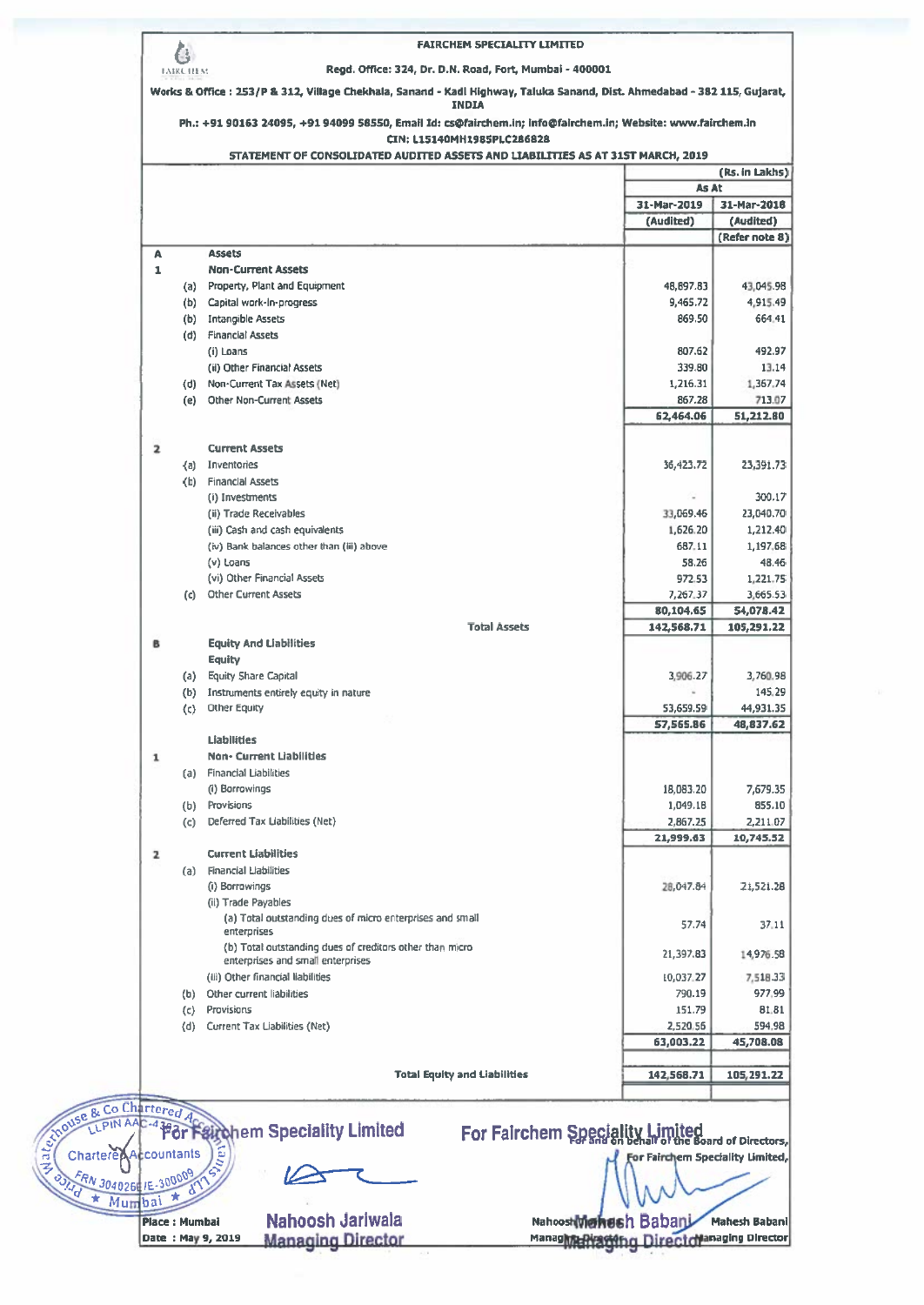#### Notes:

- 1. The Company has opted to publish Standalone as well as Consolidated Financial Results. The above Consolidated financial results comprise the results of Fairchem Speciality Limited (the Holding Company), Privi Organics India Limited (POIL) (Wholly owned Subsidiary Company), Privi Biotechnologies Private Limited (Wholly owned Subsidiary of POlL), Privi Organics USA Corporation (Wholly owned Subsidiary of POlL) and Fairchem Organics Limited (Wholly owned Subsidiary Company w.e,f. March 27, 2019).
- 2. The Company and its subsidiaries are engaged in the business of speciality chemicals viz. Oieo Chemicals and Intermediate Neutraceuticals and Aroma chemicals. As such the company and its subsidiaries' business falls within <sup>a</sup> single business segmen<sup>t</sup> of Speciality Chemicals, in context of md AS 108 - Operating Segments.
- 3. The figures of the quarter ended March 31, 2019 are the balancing figures between audited figures in respec<sup>t</sup> of the full period of twelve months ended on March 31, 2019 and the unaudited published year to date figures up to December 31, 2018, being the date of the end of the third quarter of the financial year.
- 4. The above consolidated unaudited financial results as reviewed by Audit Committee were taken on record by the Board of Directors at their meeting held on May 09, 2019. The Statutory Auditors have performed audit of Company's consolidated unaudited financial results for the year ended March 31, 2019.
- 5. The Company and its subsidiaries have adopted Ind AS 115 'Revenue from Contracts with Customers' w.e.f. April 1, 2018. The adoption of this standard does not have any material impact to the consolidated financial results of the Company and its subsidiaries.
- 6. The figures for the previous period have been regrouped/ recast, wherever necessary, to make them comparable with the figures for the current period.
- 7. On April 26, 2018 <sup>a</sup> major fire broke out at Privi Organics India Limited's (POlL) Unit 2 Plant located at MIDC Mahad. There has been loss to assets comprising of Inventories, Buildings, Plant and Machinery and other Fixed Assets etc. which were adequately insured including coverage towards loss of profit and replacement cost of fixed assets. As per POIL Management's best estimate, the book value of the assets lost due to fire including incidental cost and other expenses is Rs. 41.09 Lakhs and Rs. 7,282.27 Lakhs for the quarter and year ended March 31, 2019 respectively, which has been debited to the statement of profit and loss and disclosed as an exceptional Item. POlL has received insurance claim of Rs. 2,000 lakhs and Rs. 8,187.05 lakhs for the quarter and year ended March 31, 2019 respectively which has been recognised in accordance with the accounting standards and netted off under exceptional item, reflecting net amount of Rs. 1,958.91 lakhs and Rs. 904.78 lakhs for the quarter and year ended March 31, 2019 respectively. The final settlement is still pending with the insurance company.
- 8. Stamp duty and related costs aggregating Rs. 459.71 Lakhs (net of tax) with respec<sup>t</sup> to the transfer of the immovable assets of the aroma chemical business of Privi Organics Limited to Privi Organics India Limited (POlL) effective for the period March 31, 2017 had not been appropriately accrued in that year. Accordingly, as per Ind AS 8, POIL has now restated profit for the period ended March 31, 2017 and corresponding reserves and surplus as at March 31, 2018 and March 31, 2017. This does not impact the profit/ loss for the current quarter/ period.
- 9. Summary of key standalone financial results are as follows.

|                         |                                     |             |             |             | (Rs. In Lakhs) |
|-------------------------|-------------------------------------|-------------|-------------|-------------|----------------|
| <b>Particulars</b>      | <b>3 Months ended</b><br>Year ended |             |             |             |                |
|                         | 31-Mar-2019                         | 31-Dec-2018 | 31-Mar-2018 | 31-Mar-2019 | 31-Mar-2018    |
| Revenue from Operations | 5,906.51                            | 7,428.10    | 6.011.45    | 24.987.09   | 24,283.77      |
| Profit before tax       | 463.82                              | 962.68      | 570.71      | 2.922.01    | 2.581.99       |
| Profit after tax        | 315.75                              | 669.01      | 559.32      | 2,151.76    | 1,939.69       |

Investors can view the unaudited financial results of the company for the quarter and year ended 31st March, 2019 on the company's website 10. www.fairchem.in or on the website of the OSE www.bseindia.com or on the website of NSE www.nseindia.com.

> For and on behalf of the Board of Directors, For, Fairchem Speciality Limited,

Nahoosh Jariwala ahesh Babani Managing Director

Place: Mumbal Nahoosh Jañwala Mahesh Babani Date: May 09, 2019 Managing Director Managing Director

For Fairchem Speciality Limited For Fairchem Speciality Limited

**Managing Director** 

& Co Chartered PIN AAC-436-**Chartered Accountants** 304026F Mumbai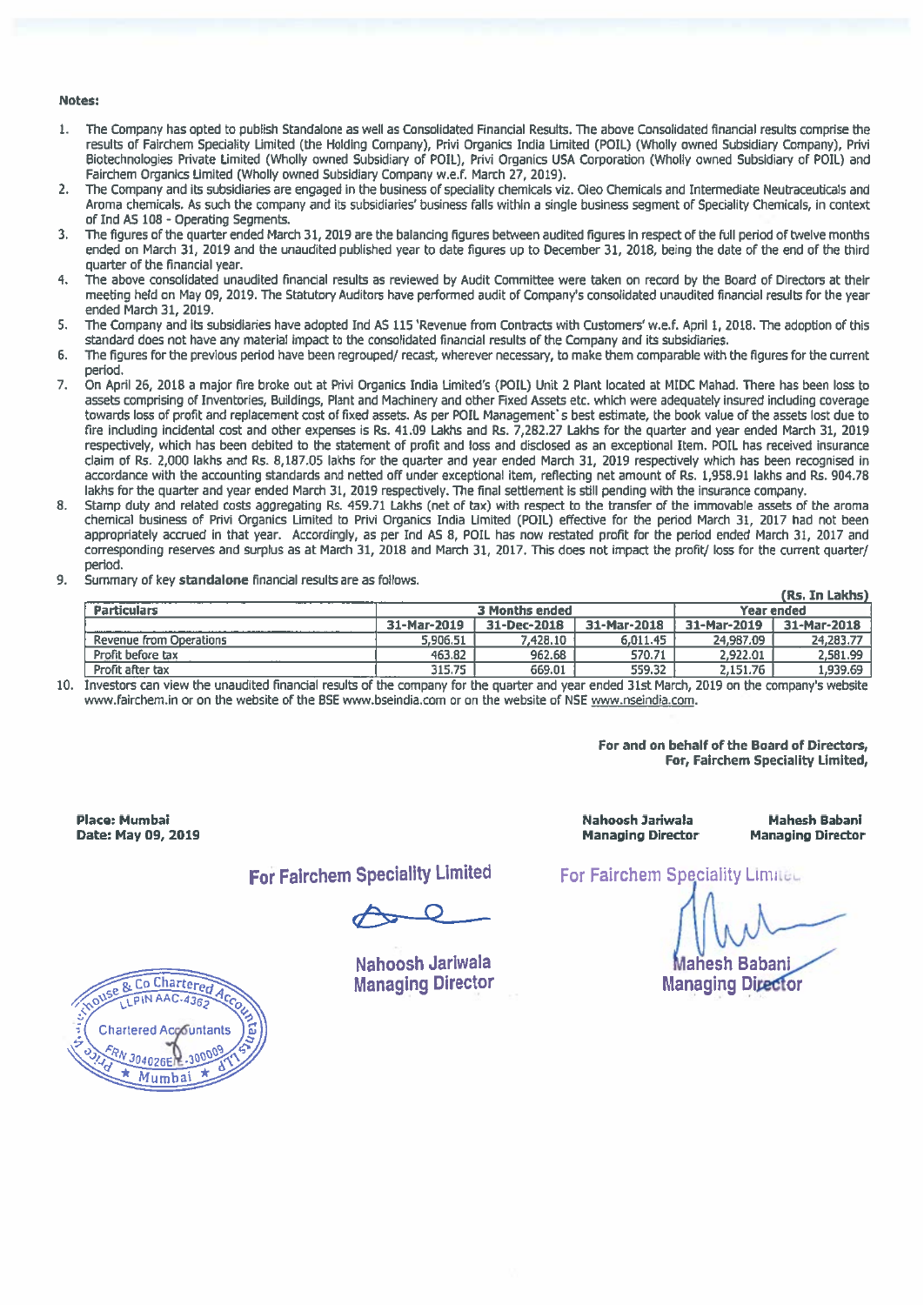The Board of Directors Fairchem Speciality Limited 324, Dr. D.N. Road, Fort, Mumbai -400001

#### Independent Auditor's Report on the Statement of consolidated financial results

1. We have audited the accompanying Statement containing the annual audited consolidated financial results of Fairchem Speciality Limited ("hereinafter referred to as the Holding Company") and its subsidiaries (the Holding Company and its subsidiaries together referred to as "the Group"), (refer Note <sup>i</sup> to the Statement) for the year ended March 31, <sup>2019</sup> together with the notes thereon (hereinafter referred to as the "Statement"), which we have initialled under reference to this report.

#### Management's Rcsponsibility for the consolidated financial results

2. Management of the Holding Company is responsible for the preparation of the accompanying Statement. The Management is also responsible for the preparation of the annual statutory consolidated financial statements in accordance with the Accounting Standards specified under Section <sup>133</sup> of the Companies Act, <sup>2013</sup> (the "accounting principles generally accepted in India"), basis which the above Statement containing the annual audited consolidated financial results has heen prepared. The responsibility includes the design, implementation and maintenance of internal control relevant to the preparation of the Statement that is free from material misstatement, whether due to fraud or error.

#### Auditors' Responsibility

- 3. Our responsibility is to express an opinion on the Statement based on our audit. We conducted our audit in accordance with the Standards on Auditing specified under Section 143(10) of the Companies Act, <sup>2013</sup> ("the Act") and other applicable authoritative pronouncements issued by the Institute of Chartered Accountants of India. Those Standards require that we comply with ethical requirements and plan and perform the audit to obtain reasonable assurance about whether the financial statements are free from material misstatement.
- 4. An audit involves performing procedures to obtain audit evidence about the amounts and disclosures in the Statement. The procedures selected depend on the auditors' judgment, including the assessment of the risks of material misstatement of the Statement, whether due to fraud or error. In making those risk assessments, the auditors consider internal control relevant to the entity's preparation and fair presentation of the Statement in order to design audit procedures that are appropriate in the circumstances. An audit also includes evaluating the appropriateness of accounting policies used and the reasonableness of accounting estimates made by Management, as well as evaluating the overall presentation of the Statement.
- 5. We believe that the audit evidence we have obtained is sufficient and appropriate to provide <sup>a</sup> basis for our audit opinion.

#### Opinion

- 6. In our opinion and to the best of our information and according to the explanations given to us: i. the Statement, together with the notes thereon are presented in the format prescribed
	- under Regulation 33 of the SEBI (Listing Obligations and Disclosure Requirements) Regulations, <sup>2015</sup> in this regard; and
	- ii. the annual audited consolidated financial results for the year ended March 31, <sup>2019</sup> as set out in the Statement gives <sup>a</sup> true and fair view of the total consolidated comprehensive income (comprising of consolidated profit and consolidated other comprehensive income), and other financial information of the Group for the year ended March 31, 2019 in accordance with the accounting principles generally accepted in India.

Price Waterhouse & Co Chartered Accountants LLP, 252, Veer Savarkar Marg, Shivaji Park, Dadar (West) Mumbai -400028 -• Chartered ACCountants

 $T: +91 (22) 66691500, F: +91 (22) 66547804 / 07$ Registered office and Head office: Plot No. Y-14, Block EP, Sector V, Salt Lake Electronic Complex, Bidhan Nagar. Kolkata 700 0 \\ (V)

Price Waterhouse & Co. (a Partnership Firm) converted into Price Waterhouse & Co Chartered Accountants LLP (a Limited Liability Partnership with LLP foentity no: LLPIN AAC-4352) with effect from July 7, 2014. Post its conversion to Price Waterhouse & Co Chartered Accountants LLP, its ICAI registration number is 304026E1E-300009 (ICAI registration number before conversion was 304026E)

IE

Mumbai \*

USC & Co Chartered Ac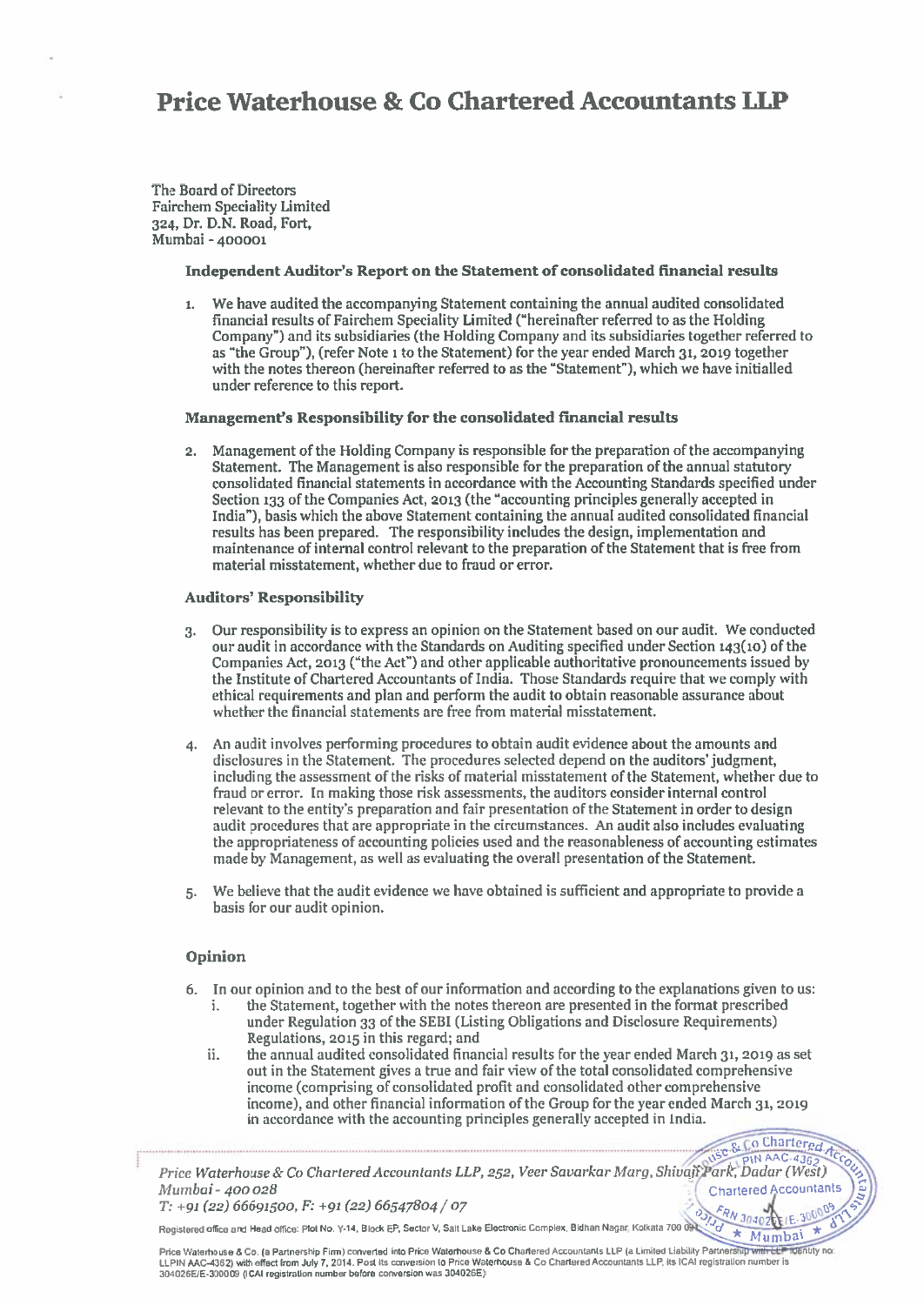#### Emphasis of Maftcr

- 7. We draw your attention to Note 3 of the Statement regarding the figures for the quarter ended March 31, 2019, which are the balancing figures between audited figures in respec<sup>t</sup> of the full financial year and the published year-to-date figures upto the third quarter of the current financial year. Our opinion is not modified in respec<sup>t</sup> of this matter.
- 8. We draw attention to the following paragraph included in the audit repor<sup>t</sup> on the consolidated financial results of Privi Organics India Limited (a subsidiary of the Holding Company) and its subsidiaries, issued by an independent firm of chartered accountants wide its repor<sup>t</sup> dated May 9,2019:

"We draw attention to Note 4 to the statement, which describes the effect of fire in the Company. Our opinion is not qualified in respec<sup>t</sup> of this matter."

[Note 4 as described above is reproduced as note 7 to the Statement.]

#### Other Matter

- 9. We did not audit the financial results of three subsidiaries which reflect total assets of Rs. 123,796.65 lakhs and net assets of Rs. 47,305.27 lakhs as at March 31, 2019, total revenue of Rs. 109,117.04 lakhs and total comprehensive income (comprising of profit and other comprehensive income) of Rs. 7,652.51 lakhs for the year ended on that date, as considered in the Statement. These financial results and other information have been audited by other auditor whose reports have been furnished to us by the Management, and our opinion on the Statement in so far as it relates to the amounts and disclosures included in respec<sup>t</sup> of these subsidiaries, is based solely on the repor<sup>t</sup> of the other auditor. Our opinion is not modified in respec<sup>t</sup> of this matter.
- to. The Statement dealt with by this repor<sup>t</sup> has been prepared for the express purpose of filing with Stock Exchanges. This Statement is based on and should be read with the audited consolidated financial statements of the group for the year ended March 31, <sup>2019</sup> on which we issued an unmodified audit opinion vide our report dated May 9, 2019.

#### **Restriction on Use**

it. This repor<sup>t</sup> is addressed to the Board of Directors of the Holding Company and has been prepared for and only for the purposes set out in paragraph to above. This repor<sup>t</sup> should not be otherwise used by any other party for any other purpose.

> For Price Waterhouse and Co Chartered Accountants LU' Firm Registration No: 3o4026E/ E-300009 Chartered Accountants

Priyanshy Gundana Partner rship Number: <sup>109553</sup>

Place: Mumbai Date: May 9, 2019